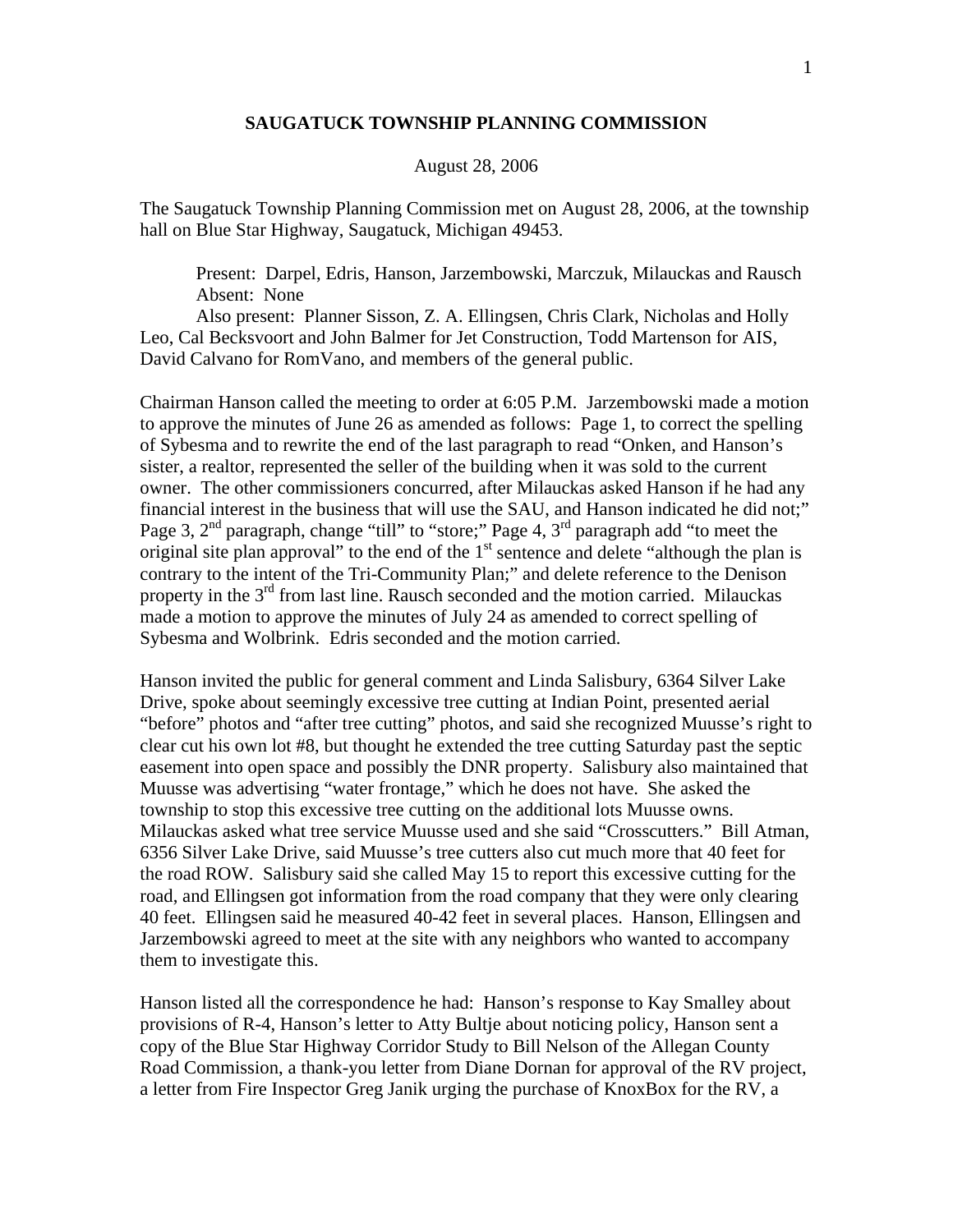letter from Z. A. Ellingsen to Mike DeYoung urging him to correct encroachments, a letter from Z. A. Ellingsen to David Michele to remind him that he is still in violation of the ordinance, and a letter from the DEQ announcing a public hearing Sept. 5 for Palazzolo's application for a permit to excavate wetlands to expand his building.

Hanson invited Chris Clark to explain his proposal to build a bowling alley. Clark said he was looking into the possibility of an SAU for C-1 because he needs 2 acres to create a "family entertainment center," which would include, besides bowling, a lounge, bar, snack bar, arcade, and room for parties.

Hanson asked Nicholas Leo to describe his proposal to develop the Macatawa Bay Boat Works property at 297 Maple Street, and he introduced Michael Poris, who displayed the plans for a residential/commercial development for 19 units, 6 on Blue Star and 13 on Maple Street. These buildings would be townhouses with a residence on the upper floors and business or work space on the lower level with the garage, which would have two parking spaces. An additional 20 public parking spaces would be provided on the site. Hanson asked Sisson to comment, and he suggested it might be a competition for the downtown areas of Saugatuck or Douglas. The developer made the point that it would be more affordable than downtown. Sisson asked if these units would be purchased or rented, and Poris said they would be purchased, but the business space could be rented out, and he mentioned possible professional, artistic, exercise uses. Comments from the P.C. included: Work space seems too small for retail, limits should be put on uses, work space could be expanded into the garage, buildings are too tall for surrounding neighborhood and might require aerial equipment in the event of a fire, neighbors are concerned about too much commercial development, and access to Blue Star might encourage neighbors to cut through.

At 7:35 P.M. after a brief recess, Hanson opened the public hearing on a preliminary review of Jet Construction & Development's proposed Serenity Pines Site Condo in A-1 at  $66<sup>th</sup>$  and  $127<sup>th</sup>$ , containing 24.6 acres with 10 single-family residences and 12 acres in open space. Secretary Rausch read the notice published in the newspaper.

Cal Becksvoort of Latitude Engineering and Survey, representing John Balmer, described the project, stating that it will be served by a private road which will be paved. He said they have approached the Allegan County Health Department, Drain Commission, Road Commission and the DEQ, and are developing a mitigation plan for wetlands and a community drain field. Each lot would have its own septic system, but a lift pump would transfer effluent to this drain field. Becksvoort said they are required by the state to request that the township board take over this community drain field, but the township does not even have to respond, which will be taken as a denial, whereupon the developer contracts with the DEQ. The county drain across the street and storm water management by means of ponds and ditches are issues for the Drain Commission. The Road Commission has approved the private road. Each lot will be 30,000 s.f., and there will be a condominium association, a drain field association and a private road association. Sisson wondered how sure the developers are of the size and location of the lots if they don't know the size and location of the community drain field.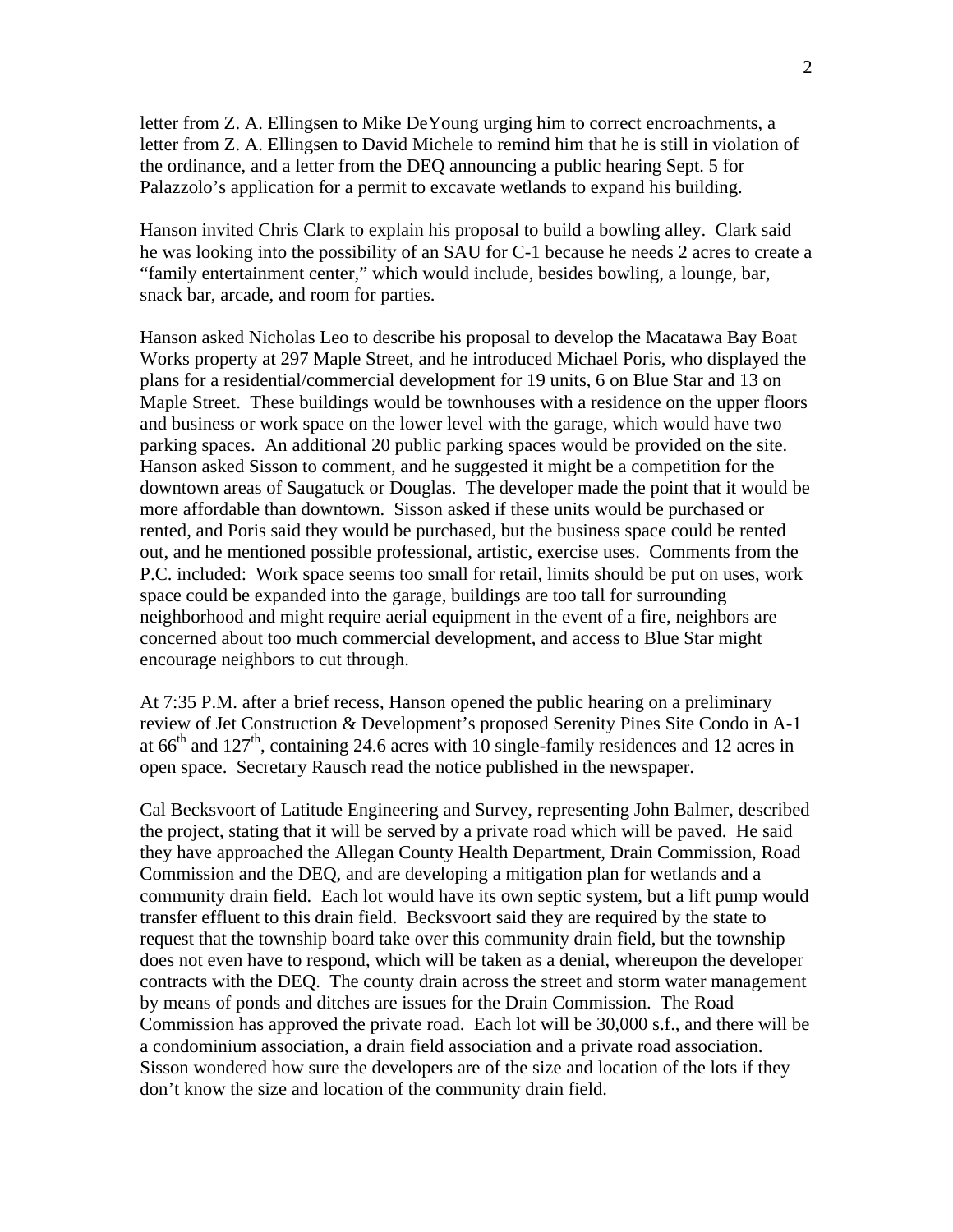Milauckas asked if Balmer had to file a law suit against the township, and Balmer said Yes, he had two meetings with the ZBA, his attorney spoke with the township attorney, and then he filed the law suit. Rausch asked if a pond on one of the lots could be filled in by the owner, and Becksvoort said it could be part of the general common element controlled by the condominium. Other questions revealed that the road will be 20 feet wide with 4-foot shoulders, and will be lighted, and that the drain field will be adequate for all the units which need to use it. An alternating dosage system will be employed to provide for future expansion needs. The DEQ reviews it first and then sends it to the Allegan County Health Department, so there is no final approval yet. Hanson said he has been told that the township board does not like to take control of community drain fields.

Hanson opened the meeting to public comment and Terry Thomas, 2748 66<sup>th</sup> St., immediately to the north, said he was not opposed to the development, but he wanted it done right. He did not want the drainage to back up onto his property, he seemed concerned about the road being built on a wetland, and he added that no one has discussed wells yet. Balmer answered by stating that he has changed engineers and Becksvoort is going in the right direction, that the road will be paved.

Dick Nagy,  $2513\,66^{\text{th}}$  St., who manages the farm next to this project, said the water table is only 30" below the surface, and he is concerned about the number of units on the wet site. Becksvoort said the septic will be 7-1/2 to 12 feet above the ditches, and rainfall has been taken into account. Nagy said he'd like to see figures on the flow anticipated. Hanson explained that the law suit was all about how many units could be put on that parcel. Balmer said there will be berms to control the run-off. Nagy suggested they look at where the Wadsworth Canal drains into the river.

Rausch made a motion to close the public portion of the hearing. Milauckas seconded and the motion carried. When the question was brought up about the road being calculated as part of the general common element attached to the adjoining individual unit, Becksvoort said it was on advice of their attorney, but Sisson said he'd never seen a site condo done that way.

Milauckas made a motion, based on review of Secs. 40-938 and 40-939, to approve the preliminary plan dated June 6, 2006, for the Serenity Pines Site Condominium with the following conditions: (1) That there be a correct legal description of the site condominium; (2) That the community drain field remain as indicated on the June 6 plan; (3) That written permits be provided from the DEQ, Allegan County Drain Commission, Allegan County Health Department and any other local, state or federal authority necessary; (4) That the plan include required lighting; (5) That copies of the community road maintenance agreement and the site condo septic system agreement be filed with the township; (6) That the sign be located outside of the right-of-way; and (7) That the plan be revised to delete the private road easements from the individual unit descriptions. Darpel seconded, and a roll call vote indicated unanimous approval. Becksvoort promised to make himself available to the neighbors for information. A question about a standpipe on the previous plan brought the response from Balmer that he had talked to Greg Janik about a plan for fire protection.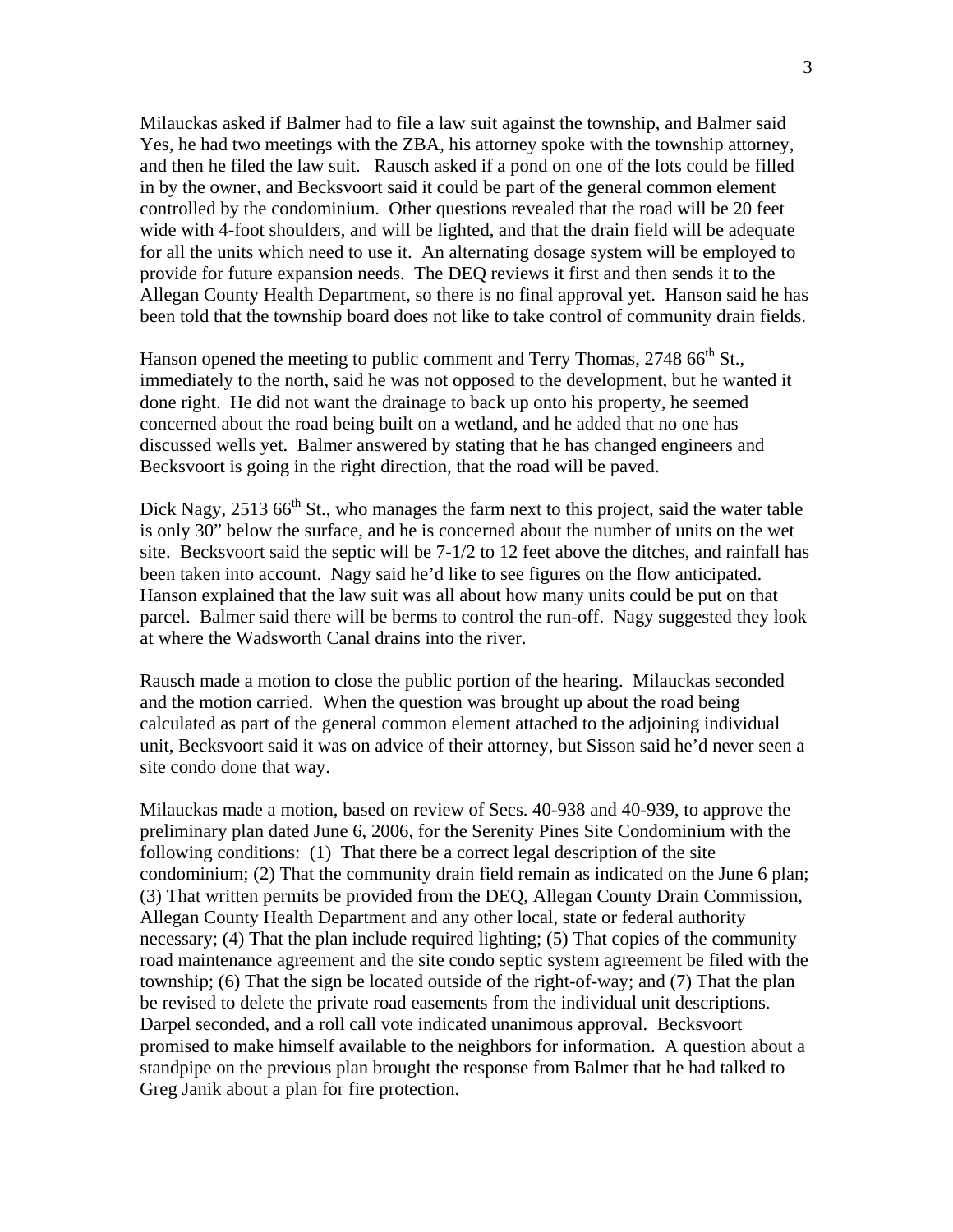Hanson invited the applicant for AIS to continue the hearing from the previous meeting for rezoning of A-1 to C-3 along Blue Star Highway south of I-196. Todd Martinson read from the Tri-Community Plan and showed photos of Quantum, a neighboring fabricating business property, which is a seeming eye-sore. Z. A. Ellingsen said he thought Quantum was a non-conforming property and has given no permits for it. Martinson said AIS could fit a building that would be adequate for them on the long thin parcel off Blue Star which is zoned C-3, but truck access would be difficult, and they would prefer to build farther back on the large parcel behind. Planner Sisson reviewed his memo of August 24. The Commissioners referred to the Tri-Community Plan, showing that commercial uses should not be expanded in this area, and expressed concern about rezoning such a large parcel C-3 because of all the uses that could be made of it. They suggested the applicant work with Sisson to come up with a plan using the minimum amount of land possible, restricted to a particular use, if any rezoning to C-3 were necessary. Letters from attorneys representing George Stoutin, David Heilman and Bruce R. Gould and from Tony and Terry Schippa, all opposing the rezoning, were presented. After some discussion of what procedure to follow, Darpel made a motion, at the applicant's request, to table the application for rezoning to the September 25 meeting. Rausch seconded and the motion carried. Hanson made the comment that if the applicant does nothing about this request by October, the Planning Commission will have to take some action.

Hanson invited David Calvano of RomVano LLC to bring new information about the proposed boardwalk along the Kalamazoo River at Peach Creek Ravines. Sisson said a representative for the company has revised the submittal as of August 24 to include the legal description, respond to requirements of the Floodplain Overlay District and Special Approval Use standards, answer questions about what the structure will be (two boardwalks with four removable floating finger piers), include an easement from the neighboring property owner, and include restrictions on use of the structure. He added that RomVano is asking to use motorized boats no longer than 16 feet and made a limitation of 2 kayaks or one motor boat per lot in Peach Creek Ravines. RomVano has obtained a letter from the Allegan County Road Commission allowing limited use of the right-of-way for the loading and unloading of boats provided a liability release is forthcoming. Pedestrian signs and no-trespassing signs were agreed upon.

After much discussion which included input from Dayle Harrison of the Kalamazoo River Protection Association about how this project was not harmonious with the surrounding area and from Kathy Roper,  $6469\,130^{th}$  Ave., about how it has escalated to motorized boats when it was only going to be kayaks last month, the P. C. decided to use the list in Sisson's memo as a guide for conditions.

Marczuk made a motion to table this application because there was a lot of opposition and too many conditions to make a decision, but his motion was not supported.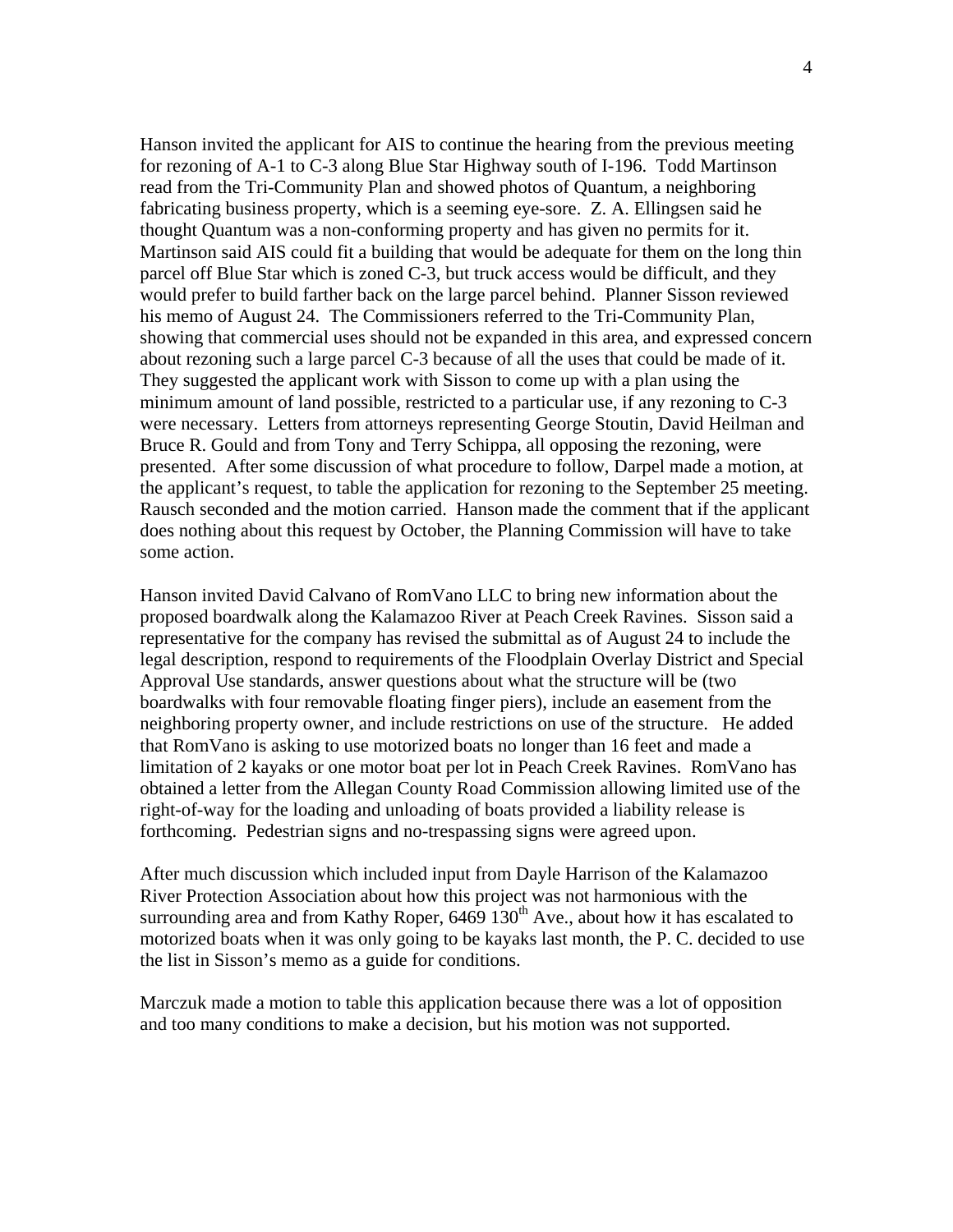Milauckas made a motion supported by Darpel to approve RomVano's request for a marina/dock facility as being in compliance with Secs. 40-693 SAU and 40-590 Floodplain Overlay, with the following conditions:

(A) The developer must grant an exclusive easement over the dock area for all of the lot owners of Peach Creek ravines and their guests and tenants to use the boardwalk for limited purposes such as walking, viewing nature, sitting in lawn chairs, and fishing;

(B) Direct fee simple conveyance of the property to the Peach Creek Ravines owners association may occur but the conveyance must include limitations and recorded stipulations which state that the described SAU area may not be conveyed independently to any other parties not having direct ownership interest in Peach Creek Ravines;

(C) The use of the docks will be governed as follows: 1.Kayaks, canoes and other similar non-motorized small craft will be allowed; 2.Any watercraft with a motor must be less than 16 feet in length with a 4-stroke motor of no more than 15 horsepower; 3. Any watercraft left overnight must be tied off; 4. No watercraft storage on the bank will be allowed; 5. One motorized craft per unit or two kayaks or canoes per unit not to exceed 24 total watercraft, may be allowed on site; 6. No personal watercraft or pontoon boats permitted;

(D) In addition to the above allowances, the following are specific restrictions: 1. No overnight camping; 2. No alcohol; 3. No campfires; 4. No loud obnoxious music or behavior; 5. Pets must be on leashes; 6. No removal of vegetation (except by the Association with approval by Saugatuck Township and any other appropriate governmental agency); 7. No fireworks; 8. No storage of items of personal property overnight or that obstructs the use of the dock by other lot owners;

(E) The Association will be responsible to insure and maintain the dock area;

(F) By-laws/restrictive covenants over the property stating the above allowances and restrictions must be recorded;

(G) The applicant shall supply the Allegan County Road Commission with a letter holding them harmless from any liability associated with dock activity occurring in the public right of way;

(H) No trespassing signs, no parking/temporary loading & unloading signs and signs indicating the dock site as private property with limited waterfront access to the Peach Creek owners shall be conspicuously displayed in at least three locations along the street frontage and on the dock itself. The size and design of such signs shall be consistent with official governmental signs having similar location and context;

(I) At least two pedestrian crossing signs shall be posted in the public right of way at locations and to the specifications approved by the Road Commission;